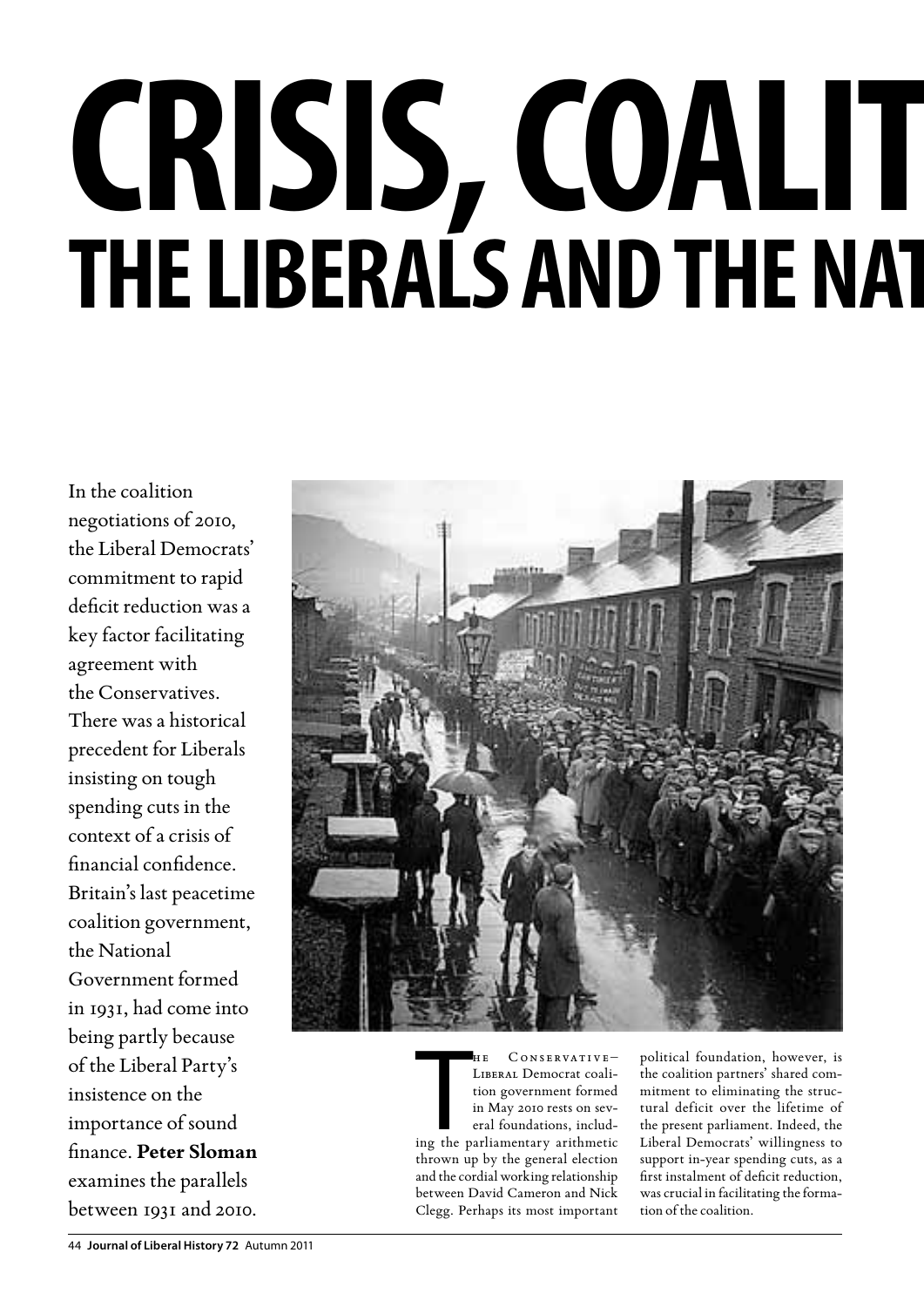# **ON AND CUTS The Liberals and the National Government, 1931**

The 2010 Liberal Democrat manifesto stated that the party's 'working assumption' was that deficit reduction would start in the financial year 2011–12, with the aim of at least halving the deficit by 2013–14, and that any cuts made in the 2010– 11 financial year – such as the ending of government contributions to Child Trust Funds – would be used to finance a 'jobs and infrastructure package'.1 Nick Clegg insisted during the televised debates that it would be crazy to begin cutting public spending before economic growth was restored. However, some senior Liberal Democrats evidently believed that earlier and sharper cuts would be needed if the British government was to retain the confidence of the financial markets. Chris Huhne argued strongly in internal party meetings that that the need to reduce the deficit made a coalition arrangement in a hung parliament a more attractive and more viable option than a looser arrangement, such as 'confidenceand-supply'.2 Nick Clegg seems to have been convinced of the need for early cuts during the election campaign itself by the developing crisis of confidence in the Eurozone.<sup>3</sup> It was largely because of concern about the budgetary situation that the Liberal Democrat negotiating team – Chris Huhne, David Laws, Danny Alexander and Andrew Stunell – entered the post-election negotiations willing to entertain the possibility of a full coalition with the Conservatives. Laws has written that the risk of the Greek

debt crisis spreading to Britain 'if a credible government with a credible deficit reduction package could not be agreed' was 'the spectre which loomed over' the coalition talks.4 In due course, the negotiators signed the party up to George Osborne's plan for  $\zeta$ 6 billion of spending cuts in 2010–11, as a first step towards eliminating the structural deficit within five years.5

The Liberal Democrats' commitment to rapid deficit reduction came as a surprise to senior Labour figures, who had expected that they would prefer Alistair Darling's more modest target of halving the structural deficit over five years.<sup>6</sup> Perhaps, though, they should not have been so surprised. Not only had there been definite hints that leading Liberal Democrats favoured deeper spending reductions – most obviously, Nick Clegg's reference to 'savage cuts' in a *Guardian*  interview the previous September, a comment which had featured prominently on Labour leaflets in Lib–Lab marginals – but there was also historical precedent for Liberals insisting on tough spending cuts in the context of a crisis of financial confidence.7 Britain's last peacetime coalition government, the National Government formed in 1931, had come into being partly because of the Liberal Party's insistence on the importance of sound finance.

Of course, there were important differences between the processes of coalition formation in 1931 and 2010. In 1931 the National Government was formed after

Left: unemployment march during the Great Depression Ramsay MacDonald's minority Labour government, which had been in office since 1929, failed to agree on a programme of economies and tax rises to eliminate the growing deficit, and MacDonald and his Chancellor of the Exchequer, Philip Snowden, retained their posts in the new administration. The National Government was intended to last only as long as was necessary to ride out the immediate financial crisis, and – in contrast to the detailed programme for government negotiated in 2010 – the only written coalition agreement which existed was a set of manuscript notes, written by Sir Herbert Samuel in the meeting at Buckingham Palace at which the government was formed.8 Moreover, the economic situations which confronted the politicians were far from identical, with the National Government facing a smaller budget deficit than the present coalition but rather higher unemployment and a sterling crisis which was not merely threatened but actually underway. The parallels between the two episodes are nonetheless striking, and an examination of the Liberal role in the formation of the National Government provides an illuminating perspective on the Liberal Democrats' behaviour in 2010.

**The formation of the National Government** 

The course of events which led to the formation of the National Government is relatively well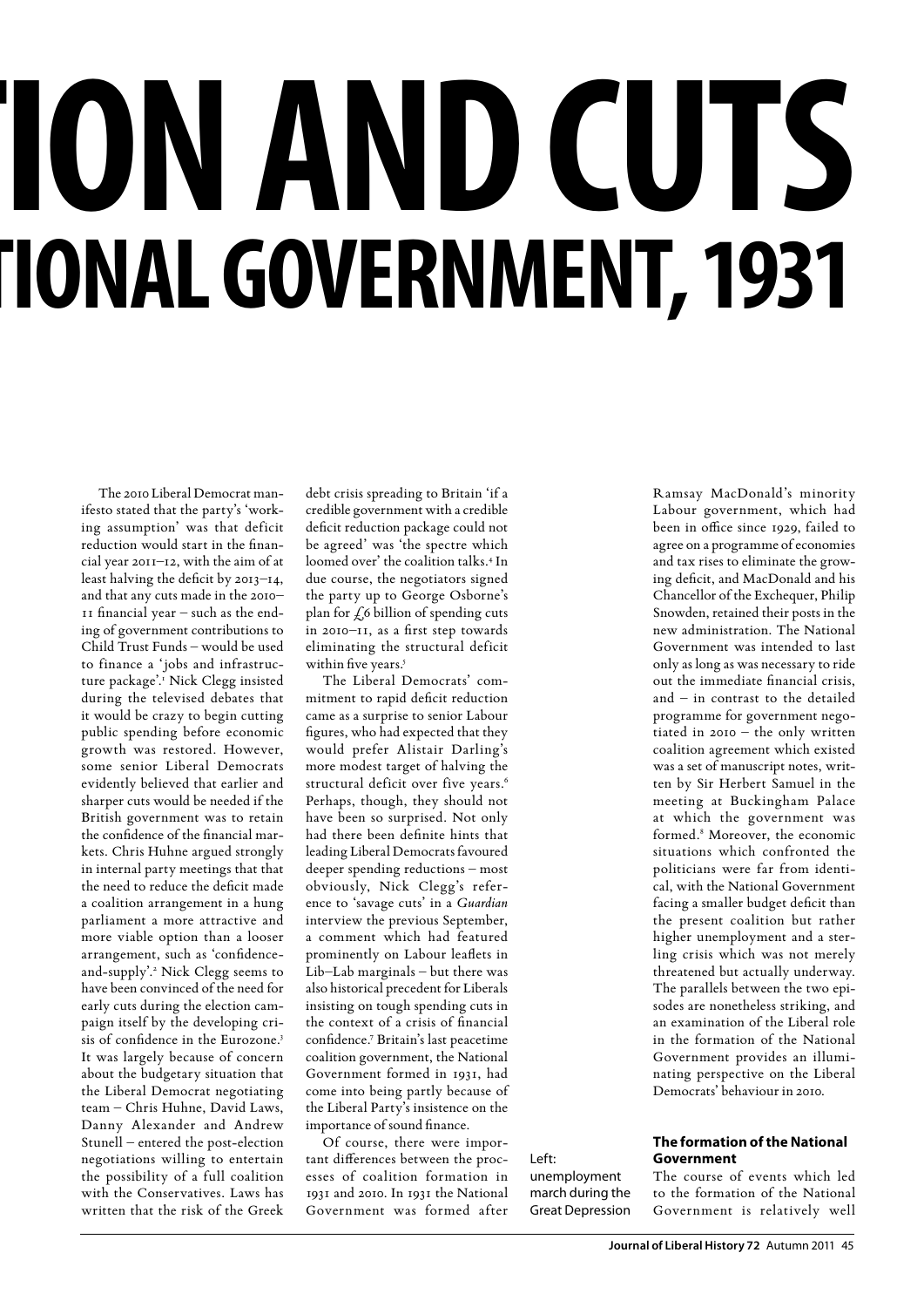## **crisis, coalition and cuts: the liberals and the national government, 1931**

known. The 1929 general election had returned Labour to office as a minority administration under MacDonald, technically dependent on the support of fifty-eight Liberal MPs led by David Lloyd George.9 Lloyd George spent most of the parliament's first year trying to force MacDonald to acknowledge his reliance on the Liberals, and much of its second year trying to construct an agreement by which the Liberals would keep the government in office in return for the introduction of the Alternative Vote and the implementation of some of the proposals for public works on which the party had fought the election.<sup>10</sup>

Ballooning unemployment in the wake of the Wall Street crash made the Labour government's task a difficult one, not least because falling tax revenues and the rising cost of unemployment benefit placed great strain on the public finances. In February 1931, the Liberals secured the establishment of a special committee, chaired by Sir George May of Prudential Assurance, to propose economies in public spending. When the May Committee reported in July 1931, it projected that Britain faced a budget deficit of  $\int_{\mathcal{L}} I$  20 million in 1932–3, and recommended that a package of measures to eliminate the deficit should focus on reducing the cost of the unemployment insurance system, including a cut of one-fifth in benefit rates. Early action on the deficit was made imperative by a pan-European crisis of financial confidence, which began in Austria in May, spread to Germany in July, and threatened to drive sterling off the gold standard. Between 12 and 23 August, MacDonald and Snowden held a long series of meetings in an attempt to gain the agreement of their Cabinet colleagues for a deficit-reduction package which satisfied the leaders of the Conservative and Liberal parties and which the Bank of England believed was sufficient to restore the confidence of the markets. When it became clear that the Labour Cabinet would not agree to the 10 per cent unemployment benefit cut which MacDonald and Snowden proposed, MacDonald formed a National Government on 24 August to carry through the cuts, against the opposition of almost all his former Labour colleagues.

The process by which the minority Labour administration was replaced by a National Government depended on the conjuncture of a number of factors, including the determined refusal of several Labour ministers and the Trades Union Congress to support benefit cuts and the willingness of the Conservative leaders, especially Neville Chamberlain, to serve in a National administration under MacDonald.11 The Liberal Party nevertheless played a pivotal role in the political crisis. Until the early summer of 1931, Lloyd George seemed to be preparing to lead the Liberals into a Lib–Lab coalition, a move which he justified to most of his colleagues by arguing that, if the Labour government fell, the Conservatives would take office and introduce protection.<sup>12</sup> However, Lloyd George was taken seriously ill in July, and spent August recovering from an operation to remove his prostate gland. Samuel, his deputy, took over as leader, and chose North Cornwall MP Sir Donald Maclean to accompany him to the meetings with MacDonald, Snowden, and Neville Chamberlain and Sir Samuel Hoare for the Conservatives (the Tory leader Stanley Baldwin being absent on holiday in Aix-les-Bains). During the three-party negotiations, Samuel and Maclean declared that a 10 per cent unemployment benefit cut was an 'indispensable' component of an economy scheme, lining up with the Conservatives and increasing the pressure on MacDonald and Snowden to win their Cabinet colleagues over to this course of action.<sup>13</sup> Later, when the Labour government fell, it was Samuel who was the strongest advocate of a National Government with MacDonald at its head, so that political responsibility for the cuts should be spread as widely as possible – though subsequent scholarship has suggested that Samuel's advice did not have quite as much influence on King George V as Samuel himself believed.<sup>14</sup> Moreover, since the Liberals held the balance of power in the Commons, and the vast majority of Labour MPs refused to support the new government, a National Government without Liberal participation would not have had a secure parliamentary majority. Sixteen Liberals received government office, including

**The fiscal consolidation undertaken by the National Government was therefore smaller than the present coalition's, but was implemented much more rapidly.**

Samuel (who became Home Secretary), Maclean (President of the Board of Education), Lord Reading (Foreign Secretary), Sir Archibald Sinclair (Scottish Secretary) and Lord Lothian (Chancellor of the Duchy of Lancaster). A meeting of Liberal MPs, peers, and candidates at the National Liberal Club on 28 August endorsed participation in the National Government with only one dissentient.<sup>15</sup>

It is instructive to compare the scale and scope of the economy programme agreed by the party leaders in August 1931 – and announced by Snowden in his September 1931 emergency budget – with that enacted by the present coalition government. Though alarming to contemporaries, the prospective deficit of  $f_{120}$  million identified by the May Committee represented only 3.1 per cent of 1931 GDP, and even this figure was swollen by the inclusion of a sinking fund (which the National Government partially suspended) and the  $\ell$ ,40 million deficit on the Unemployment Insurance Fund (which was not normally included in assessments of budgetary balance).<sup>16</sup> By contrast, the Conservative–Liberal Democrat coalition which took office in 2010 was confronted by an overall deficit amounting to 7.5 per cent of GDP and a structural deficit estimated at 5.3 per cent of GDP; it is committed to eliminating the structural deficit over five years, and is trying to do so over four.<sup>17</sup> The fiscal consolidation undertaken by the National Government was therefore smaller than the present coalition's, but was implemented much more rapidly. Snowden divided the burden of deficit reduction roughly evenly between tax rises and spending cuts, but the cuts were concentrated heavily on unemployment benefit and public sector pay: along with the 10 per cent cut in unemployment benefit, insurance contributions were raised, a means test for transitional benefit introduced, and the salaries of ministers, judges, civil servants, teachers, the police and the armed forces reduced by 10-15 per cent.<sup>18</sup> The incidence of the present coalition's economies is rather different, with spending cuts accounting for roughly three-quarters of the deficit reduction programme and falling more heavily than the 1931 cuts on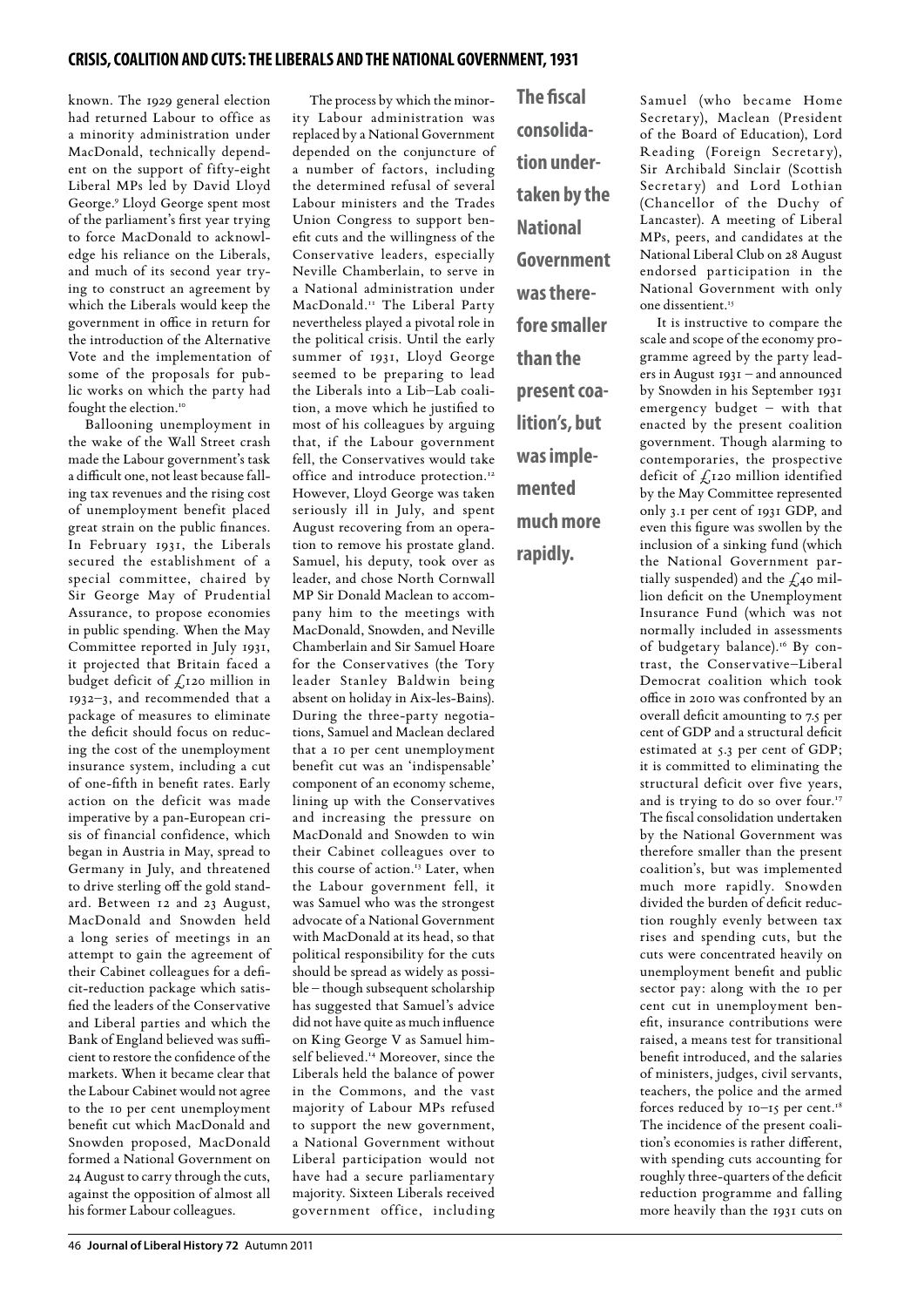the number (rather than merely the pay rates) of public sector workers.

The vast majority of Liberals at all levels of the party – in government, in parliament, and in the country – offered support to the general thrust of Snowden's emergency budget and the National Economy Bill which followed from it. Indeed, in the general election which followed in October, most Liberal candidates insisted that the economy measures had been necessary and just, whilst many also criticised the late Labour government for its profligacy or warned that a Labour victory would lead to national bankruptcy.19 The division of the Liberal forces into Samuelite, Simonite and Lloyd Georgeite camps basically reflected divergent attitudes to free trade and to the Cabinet's decision to call an early election, rather than disagreements over spending cuts. Among Liberal MPs, only the young Frank Owen voiced outright opposition to the economy programme, describing the unemployment benefit cut as 'iniquitous and inequitable' and declaring that he was 'amazed' at Liberal ministers' support for the means-testing of transitional benefit.20 Owen felt that the party's complicity in these measures represented a betrayal both of its social reforming heritage and of the commitment it had made at the 1929 election to use the resources of the state to conquer unemployment.

Although Owen's hostility to the benefit cut was not widely shared, Liberals inside and outside government did seek to change the government's economy package in two ways. Firstly, they sought to ensure that the government's rhetoric of 'equal sacrifices' was borne out by the measures it enacted. Before the National Government was formed, prominent Liberals including Sir Walter Layton, Ernest Simon and Ramsay Muir had taken an interest in the idea of a 'national treaty', involving simultaneous (and agreed) cuts in all wages, salaries, benefit payments, rents, dividends and retail prices, which had been suggested by Keynes and implemented in Australia in June 1931 as a solution to that country's financial crisis.21 Although it soon became apparent that an across-the-board reduction of private sector wages was not politically practicable, Liberals remained determined that

**Samuel was clearly influenced by a concern to maintain party unity. Lloyd George's strategy of supporting the Labour government had caused serious unrest among right-wing Liberals.**

the sacrifices required to reduce the deficit should be spread as broadly and evenly as possible.<sup>22</sup> This concern led Liberal MPs to press for teachers' salaries to be cut by 10 per cent – in common with most other public servants – rather than the 15 per cent originally proposed, a concession which the government granted on 21 September in the wake of a vocal campaign by teachers' unions, the naval mutiny at Invergordon, and the enforced departure of sterling from the gold standard.<sup>23</sup> It also led them to seek further sacrifices from the rich. Lord Lothian advocated a capital levy to cancel  $\oint_S 2$  billion of Britain's war debt, which would 'permanently balance … the budget' (by reducing the burden of interest payments) and facilitate some targeted tax reductions 'or an expanded programme of national development to absorb the unemployed'; he believed that such a measure was essential to show 'that the rich as well as the poor are going to bear their fair share of the burden'.<sup>24</sup> Lothian's proposal was taken seriously by Samuel and Chamberlain, but the Bank of England warned that a capital levy might provoke a new flight from sterling and would also create a precedent for Labour to introduce a capital levy in the future. The government settled instead for increasing the differentiation between earned and unearned income in the tax system and reviving plans to convert  $f_{1,2}$  billion of war loan from 5 per cent to 4 per cent interest.<sup>25</sup> A second focus of Liberal

concern about the National Government's economy package was its treatment of the government's capital investment programmes, many of which had been set in train by the Labour government under pressure from Lloyd George and his party. Commenting from his sickbed shortly after the National Government was formed, Lloyd George told Samuel that he had no objection to the unemployment benefit cut, but he was furious at the proposed reductions in capital spending, especially on smallholdings, land reclamation, and other agricultural projects.<sup>26</sup> Lloyd George's attitude was shared by others: Lothian urged Samuel to try to maintain capital investment, which would alleviate unemployment and help increase domestic

production of food and raw materials, whilst Philip Oliver, MP for Manchester Blackley, lamented that the need 'to go slow with schemes of national reconstruction' was the Liberals' 'part of the sacrifice'.<sup>27</sup> Ernest Simon, who represented Manchester Withington, agreed to take junior office at the Ministry of Health only on the condition that the government maintained the existing system of house-building subsidies.<sup>28</sup> This concern to minimise cuts in public investment suggests that the proposals for public works which had formed the basis of the party's campaign at the 1929 general election continued to influence Liberals' thinking about the relationship between government spending and unemployment.

### **Explaining Liberal support for cuts**

The Liberals' insistence that the government should respond to the financial crisis in August 1931 with a stringent package of measures to close the deficit, including a cut in unemployment benefit, still requires explanation. After all, the proposed benefit cut was sure to split the Labour movement and destroy the opportunity for Lib– Lab cooperation to be consolidated into a progressive coalition which could pursue Keynesian reflationary measures, introduce the Alternative Vote, and defend free trade. 'On no plausible assumptions', David Marquand has argued, 'did the Liberals stand to gain more from an alliance with the Conservatives than from their existing alliance with the Labour Party.'<sup>29</sup> Why then did the Liberals, led by Samuel and Maclean, make this shift? Three main reasons may be identified.

Firstly, Samuel was clearly influenced by a concern to maintain party unity. Lloyd George's strategy of supporting the Labour government had caused serious unrest among right-wing Liberals, culminating in the resignation of the Liberal whip by Sir John Simon, Sir Robert Hutchison and Ernest Brown in June 1931 in protest at the agreement which Lloyd George had reached with the government over Snowden's plans for a land tax.30 Simon hoped to lead a large body of disaffected Liberals into the Conservative fold on the basis of a twin commitment to cut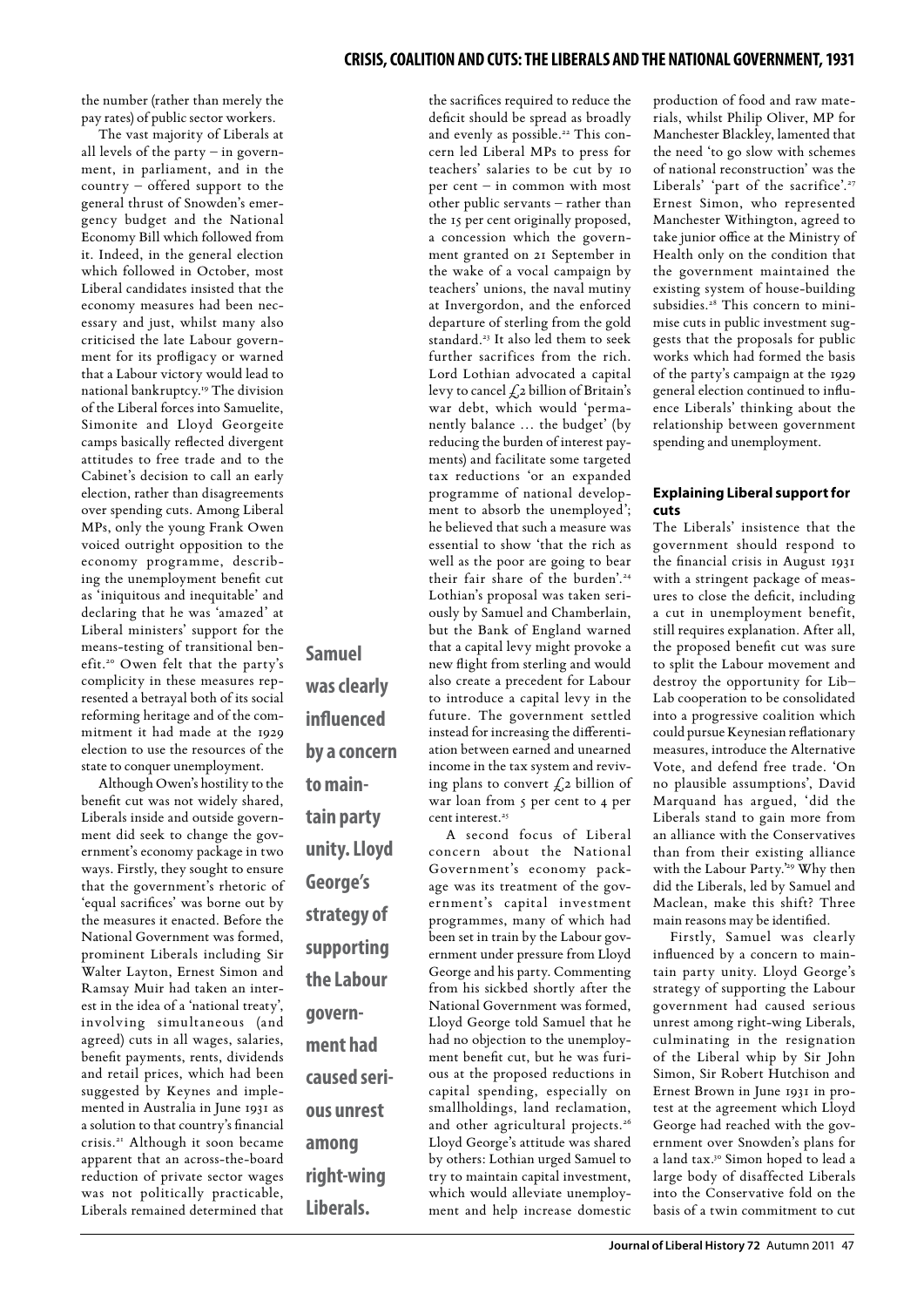public spending and accept the need for tariff protection, and had been assured by Chamberlain that he would receive office in a future Tory government if he pulled this manoeuvre off; though his repudiation of free trade hampered his ability to cultivate a following among Liberal MPs and activists, he remained a threat to Samuel and Lloyd George.31 Most susceptible to Simon's appeal was the party's Asquithian old guard, which clustered around the anti-Lloyd George Liberal Council and the Friends of Economy campaign launched by Walter Runciman and Viscount Grey of Fallodon in January 1931 to champion strict retrenchment.

From the beginning of 1931 onwards, it was clear that Lloyd George and Samuel would have to take a firm line on retrenchment if they were to keep the traditionalist Asquithians on board. In this effort, the leadership found a valuable ally in Sir Donald Maclean, who was respected on the party's right for his commitment to fiscal orthodoxy but whose fear of 'the probable result of an early Tory victory on Free Trade and disarmament' led him to support Lloyd George's strategy of keeping the Labour government in office.32 It was Maclean who moved the motion in February 1931 which brought the May Committee into being, and Samuel chose Maclean to accompany him to the negotiations at Downing Street in August partly because of his reputation as a fiscal hawk.33

Maclean's presence in the negotiations over the Labour government's economy proposals was highly significant. Even before the negotiations began, he had signalled that he was inclined to work with the Conservatives to ensure that the government made the necessary cuts.34 By contrast, the Liberal chief whip, Sir Archibald Sinclair, told Samuel that the party should take 'an absolutely independent line' and try to support the Cabinet's proposals for reducing the deficit provided they were reasonably sound.35 Maclean was also more sensitive than many other Liberals would have been to City opinion, and conceived his task during the negotiations partly as one of 'communicating the Liberal point of view to the Bank of England' and keeping the Bank in touch with 'the real position'.36

The crucial decision to join with the Conservatives in pressing for an unemployment benefit cut on 18 August, confirmed on 21 August when Samuel and Maclean rebuffed MacDonald's efforts to detach them from the Conservatives, reflected the strategy which Maclean had favoured from the outset.<sup>37</sup> Although Samuel's biographer, Bernard Wasserstein, contends that he 'was constricted by an almost Gladstonian financial orthodoxy that dictated his actions in 1931', Samuel showed himself willing to support Keynesian reflationary projects in other political and economic circumstances, especially in 1929 and after the Liberals resigned from the National Government in September 1932.<sup>38</sup> It seems more plausible to suggest that Samuel's orthodox inclinations were reinforced during the August negotiations by Maclean's influence and by the need to retain the confidence of the party's right wing.

Samuel succeeded in maintaining Liberal unity in the short term. Indeed, Asquithians were delighted at the way in which Samuel and Maclean had 'concentrated on economy as the keystone': Viscount Grey attended the National Liberal Club meeting on 28 August to pronounce his blessing on the new government, and even Sir John Simon sent a message of support.39 As Williamson notes, 'the Liberal Council now moved back into the centre of Liberal party politics'.40 However, this rapprochement did not last. Simon himself was not considered for office, and Lloyd George vetoed the appointment of some of his lieutenants, including Ernest Brown; Samuel intended that Walter Runciman should take the War Office, but, when Runciman could not be contacted, the post was given to Lord Crewe, leaving Runciman to fume at Samuel's failure to pursue the matter further.<sup>41</sup> By mid-September 1931, Simon had resumed his efforts to construct a separate group of Liberals who were willing to support a tariff, and found a receptive audience among MPs who feared losing their seats to the Conservatives in an election fought on the trade issue.42 The split was formalised on 5 October by the formation of the Liberal National group, with its own election fund, committed to supporting MacDonald in 'any measures found

**From the beginning of 1931 onwards, it was clear that Lloyd George and Samuel would have to take a firm line on retrenchment if they were to keep the traditionalist Asquithians on board.**

to be necessary for national recovery without regard to fiscal theories and prepossessions'.43 Nevertheless, those Asquithians who were still committed to free trade, such as Maclean, the veteran journalist Francis Hirst, and (more tenuously) Viscount Grey, remained in the ranks of the official Liberal Party under Samuel's leadership.

A second reason for the Liberals' insistence on a severe retrenchment programme was the party's economic analysis. As is well known, Lloyd George had fought the 1929 election on a pledge to reduce unemployment to 'normal proportions' within two years, without additional cost to the taxpayer, by means of a  $\zeta$ 250 million programme of loan-financed public works. Lloyd George's pledge drew heavily on advice from John Maynard Keynes, who argued that the mass unemployment which had persisted throughout the 1920s resulted largely from a deficiency of investment, and that deficit spending by the government on projects such as road-building, housing, electricity infrastructure and telephone development would reduce unemployment by bringing investment into line with savings. As Peter Clarke has shown, Keynes felt his way during the 1929 election campaign itself towards the idea of the multiplier effect, whereby an initial government investment would itself generate new resources for consumption and investment through successive rounds of spending.44

Most historians have suggested that the Liberals' behaviour in 1931 showed that their conversion to a Keynesian approach was shallow or insincere. Wasserstein has claimed that 'Lloyd George no more believed in Keynesianism on principle than the Celt in him believed in leprechauns', and that Samuel's thinking 'remained fundamentally unaffected by Keynes'; the late Duncan Tanner argued that, 'unhappy with proposals for increased expenditure, most Liberals dropped Keynes as quickly as possible after the 1929 election' in order to return to a more orthodox approach.45 In fact, the reality was more complicated than this. Loanfinanced public works enjoyed quite wide support within the party at the 1929 election, since even those Asquithians who doubted whether Lloyd George's *pledge* was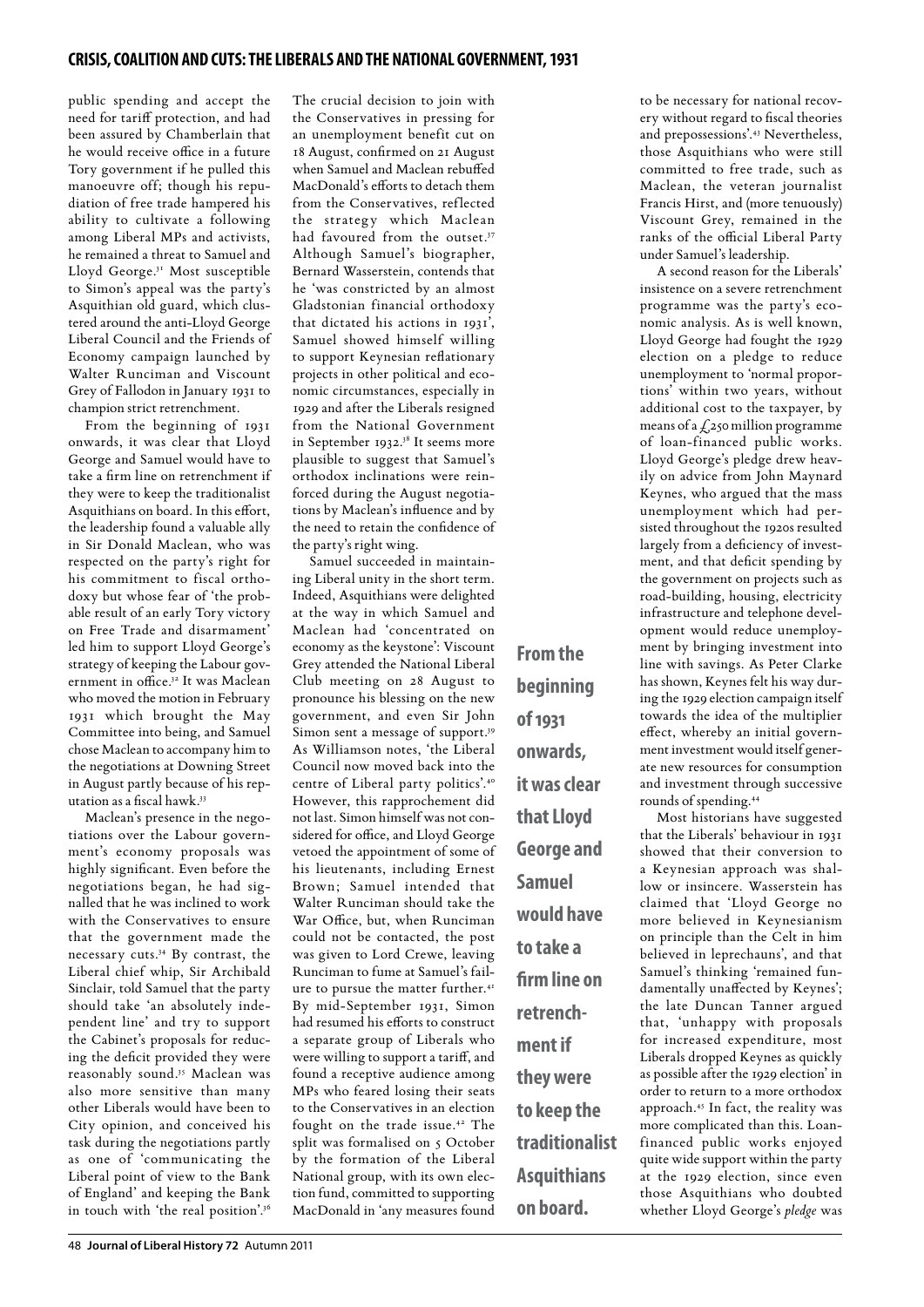achievable agreed that the *policy* on which it was based was sound; and, after the election, the Labour government's failure to tackle unemployment became the main ground for Lloyd George's criticism of it.46 As the Liberals' attempts to spare public investment from the full rigours of the National Government's cuts showed, the idea that national development projects could stimulate demand and reduce unemployment was quite strongly embedded in Liberal political economy by 1931.

What happened after 1929 was that, as the economic climate deteriorated, Liberals began to question whether loan-financed public works would create as many jobs Lloyd George had claimed, and to consider the possibility that they might damage private sector employment. The case for a public works programme had been premised on the assumption that it would create an atmosphere of expansion, encouraging businessmen to invest and expand production in anticipation of future profits, but by the summer of 1930 even Keynes was no longer confident this would be the case; instead, it was feared that the extra borrowing involved would damage business confidence and discourage private investment.47 Lord Lothian argued strongly that public investment should ordinarily be financed by taxation rather than by borrowing, and that government policy should focus mainly on stimulating a recovery in the private sector:

A programme of public works, however well devised, cannot save or vitally improve the position unless at the same time the mainsprings of private enterprise are functioning freely. Public works can act as a balancing wheel and can improve the general national equipment in certain important and well defined fields. But the vital thing is the buoyancy of the great machine of private enterprise, which can absorb or throw out of work hundreds of thousands of men and women in a few weeks, according to whether it is active or stagnant.48

The October 1930 policy document *How to Tackle Unemployment*, based on proposals which Lloyd George submitted to the government during the summer, combined revised public works plans with proposals **The financial crisis of the summer of 1931 exacerbated Liberals' existing doubts as to whether a Keynesian strategy would work in the prevailing economic circumstances. Retrenchment became not merely desirable but** *essential* **to restore the financial markets' confidence in British government policy, keep sterling on the gold standard, and facilitate a revival of trade and** 

**employment.** 

for tax reforms, government assistance for industrial rationalisation, the extension of export credits, and a 10 per cent cut in government spending. Clearly, Liberals were increasingly thinking of national development as only one part of a strategy for recovery, and were moving towards the view that cuts in public spending and taxation represented the best way of encouraging job creation in the private sector.<sup>49</sup>

The financial crisis of the summer of 1931 exacerbated Liberals' existing doubts as to whether a Keynesian strategy would work in the prevailing economic circumstances. Retrenchment became not merely desirable but *essential* to restore the financial markets' confidence in British government policy, keep sterling on the gold standard, and facilitate a revival of trade and employment. The most plausible alternative courses of action, such as voluntary departure from the gold standard, the abandonment of free trade, and the imposition of controls on capital movements and currency exchange, were largely ruled out by the Liberals' ideological commitment to the idea and institutions of an integrated global economy. The parallel with 2010 is instructive. On both occasions, Liberal politicians who were sympathetic to Keynesian reflationary measures in principle found their ability to apply them constrained by the instability of the financial markets, and judged that attempts to use public borrowing to mitigate a slump were likely to be counterproductive in the context of a crisis of financial confidence.<sup>50</sup>

Samuel and Maclean's insistence that the 10 per cent cut in unemployment benefit was an essential element in any economy scheme stemmed partly from an awareness that foreign financiers regarded this cut as symbolic of the government's ability to contain social welfare spending, and partly from a determination to avoid the revenue tariff which some Labour ministers had proposed as an alternative means of making good the shortfall.51 However, it also reflected an attitude to state welfare provision and the idea of social justice which contrasted sharply with that held by most of the Labour movement. This may be regarded as a third reason why the Liberals backed the National Government's cuts. The

Labour ministers who rejected the proposal to cut unemployment benefit broadly approached the issue from the perspective of distributive justice and citizens' rights to a certain living standard. From this perspective, any reduction in the living standards of the least well-off members of the community was inherently unjust. The Liberal approach to social reform was more ameliorative. Whilst Liberals were generally strongly committed to the elimination of poverty, they tended to take the market distribution of incomes as their starting point, to regard unemployment insurance as a contractual arrangement which should be put on an actuarial basis, and to regard non-insurance forms of state welfare, including transitional benefit, as desirable in themselves but ultimately conditional on the nation's ability to generate sufficient wealth to pay for them.

The Liberals defined the fairness of the deficit reduction package by the way it spread the burden of the cuts and new taxation across the community as a whole. Like MacDonald and Snowden, Samuel and Maclean held that the cut in unemployment benefit was justified because prices had fallen sharply over the previous two years, so that the *real* incomes of the unemployed were merely restored to the level they had been at in 1929.<sup>52</sup> Samuel also believed that the benefit cut was necessary in the interests of equity and social harmony, arguing that 'the other classes who were to be called upon to make heavy sacrifices would be indignant if no change were made'.<sup>53</sup> Whereas Arthur Henderson and the TUC contended that sacrifices should be apportioned according to ability to pay, Samuel and Maclean – along with the other party leaders – interpreted the concept of 'equal sacrifice' to mean an equivalent contribution from citizens in each income group. Not all Liberal MPs and activists were comfortable with this notion, but the party as a whole proved willing to accept it in the midst of the economic crisis.

### **Conclusion**

The consequences of the Liberal Party's participation in the National Government for its future political development are well known, though they have sometimes been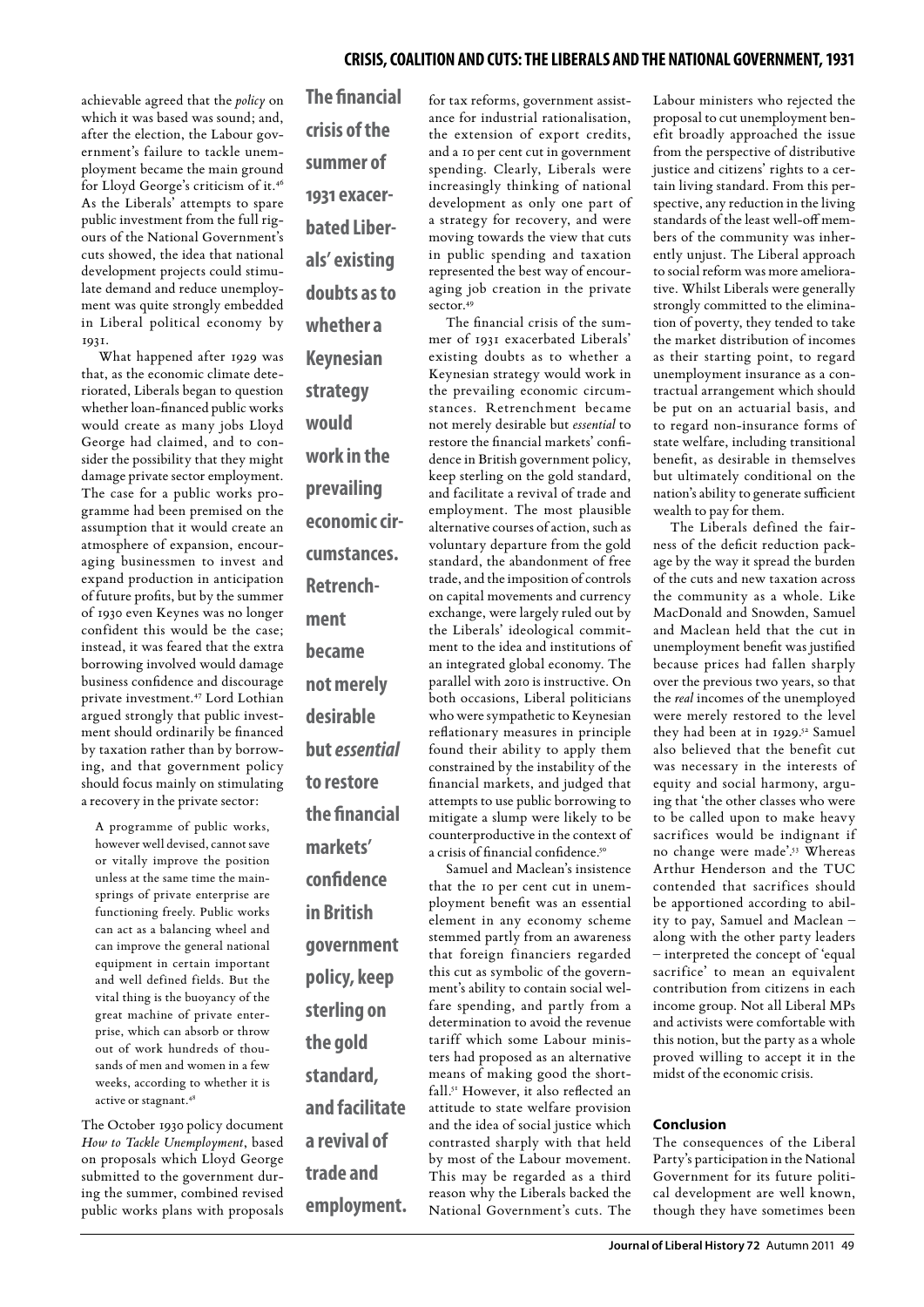obscured by the fall-out from the split into Samuelite, Simonite and Lloyd Georgeite groups during the October 1931 general election.54 Although the total number of Liberal MPs rose in that election, mainly as a result of local pacts with the Conservatives, the Liberal share of the popular vote more than halved, and the Samuelites – who left the National Government in September 1932 in protest at the protectionist Ottawa Agreements would lose seats at every general election for the next two decades.

The Liberal National secession and the breach with the National Government over Ottawa hit the Samuelite Liberals hard on the right, but among left-wing activists and supporters it was the party's involvement in the economy programme which did the most damage. A steady stream of young radicals – most notably Harry Nathan (MP for Bethnal Green North-East), Ronw Moelwyn Hughes, and Michael Foot – defected to Labour during the 1930s, despairing of the Liberal Party's ability to act effectively as a progressive force; some older Liberals, such as Ernest Simon, took the same view.55 White-collar public-sector workers, especially teachers, seem to have drifted away from the party in view of its perceived failure to stand up for their interests.<sup>56</sup> The most emotive issue in the constituencies, however, was the imposition of the means test on transitional benefit, which Labour campaigned against unceasingly; the unpopularity of the means test appears to have been a major cause of Liberal losses to Labour in borough and county council elections, especially in London in 1934, and also contributed to the loss of Samuel's own seat of Darwen to the Conservatives in the 1935 general election, as working-class voters peeled away to Labour.<sup>57</sup> Liberal involvement in the National Government's economy programme therefore accelerated the party's loss of radical and working-class support.

The temptation to draw exaggerated parallels between historical experiences and contemporary events is one which the historian must avoid. In its composition, the circumstances of its formation, and its intended lifespan, the present coalition differs significantly from the National Government.

**The Samuelites remained in the National Government for only thirteen months. The Conservative–Liberal Democrat coalition has already lasted longer than that, and Liberal Democrat ministers have shown themselves adept at shaping government policy across the board.**

Moreover, some of the considerations which shaped Sir Herbert Samuel's conduct in 1931 did not apply in 2010. Whereas the National Government took shape during a period of exceptional fluidity in the party system and endemic dissension within the Liberal ranks, the 2010 coalition was formed by two parties negotiating on equal terms, with little immediate risk of party splits. Equally significantly, contemporary Liberal Democrats have pressed much harder than their interwar predecessors to ensure that the burden of deficit reduction falls most heavily on those citizens who are most able to bear it.

It is on the economic rationale for balancing the budget that the parallels between 1931 and 2010 are clearest. Certainly, no contemporary Liberal Democrats are as enthusiastic about reducing the size of the state as Maclean and the Friends of Economy were, and the coalition does not share the rigid commitment to Gladstonian principles of sound finance which led the National Government to insist on balancing the budget year-on-year. However, both in 1931 and in 2010, it was the turbulence of the financial markets which convinced Liberals that the task of deficit reduction could not be delayed, and that the national interest required the party to join with the Conservatives (and, in 1931, with MacDonald and Snowden) to implement unpleasant cuts. There is also a significant parallel between the present government's attempts to stimulate a private-sector-led recovery through an expansionary monetary policy, along with the export opportunities opened up by a weak pound, and the policies pursued by the National Government following the September 1931 departure from the gold standard.<sup>58</sup>

The irreconcilability of the Liberal free trade position with the Conservatives' belief that protection would assist economic recovery meant that the Samuelites remained in the National Government for only thirteen months. The Conservative–Liberal Democrat coalition has already lasted longer than that, and Liberal Democrat ministers have shown themselves adept at shaping government policy across the board – from the citizen's pension and NHS reorganisation to Trident renewal and House of Lords reform. It remains to be seen whether these policy successes, or the results of the government's economic policies, will enable Nick Clegg and his colleagues to survive the experience of coalition in better shape than the Samuelites managed in the 1930s.

*Peter Sloman is a doctoral student at The Queen's College, Oxford. His doctoral thesis will explore economic policy development in the Liberal Party, 1929–64.*

- 1 Liberal Democrat manifesto, *Change That Works For You* (London: Liberal Democrats, 2010), pp. 97–8. See also Nick Clegg's speech on deficit reduction to the IPPR on 16 March 2010, available online at http://www. libdemvoice.org/nick-clegg-winning-people-over-for-deficit-reduction-18388.html.
- 2 David Laws, *22 Days in May: The Birth of the Lib Dem–Conservative Coalition* (London: Biteback, 2010), pp. 17–19,  $20 - 32.$
- 3 Rob Wilson, *5 Days to Power: The Journey to Coalition Britain* (London: Biteback, 2010), p. 168.
- 4 Laws, *22 Days in May*, pp. 109–10.
- 5 Ibid., pp.  $105-13$ . For a critique of the approach taken by the Liberal Democrat negotiators, see David Howarth's review of Laws and Wilson's books in *Journal of Liberal History*, 70 (Spring 2011).
- 6 Andrew Adonis, review of Laws, *22 Days in May* in *New Statesman*, 2 Dec. 2010; Anthony Seldon and Guy Lodge, *Brown at 10* (London: Biteback, 2010), pp. 453, 457–8.
- 7 *The Guardian*, 19 Sept. 2009.
- 8 This may be found in Parliamentary Archives, Samuel papers, A/77/11, 'Memorandum written at the Conference at Buckingham Palace', 24 Aug. 1931.
- 9 Fifty-nine Liberal MPs were elected in 1929, but their number was reduced almost immediately when William Jowitt accepted appointment as Mac-Donald's Attorney-General.
- 10 The most detailed recent account of the crisis is Philip Williamson, *National Crisis and National Government: British Politics, the Economy and Empire, 1926–1932* (Cambridge: CUP, 1992).
- 11 Williamson emphasises Chamberlain's role: see ibid., pp. 299–303, 322–5, 336–7.
- 12 Frank Owen, *Tempestuous Journey: Lloyd George, His Life and Times* (London: Hutchinson, 1954), p. 717; *Manchester Guardian*, 16 May 1931.
- 13 Samuel papers, A/77/7, 'Course of Events – August 20<sup>th</sup>–23<sup>rd</sup>, 1931', memorandum by Samuel, 23 Aug. 1931.
- 14 Williamson, *National Crisis*, pp. 335–6. 15 *Manchester Guardian*, 29 Aug. 1931. The dissentient was not an MP.
- 16 Roger Middleton, 'British monetary and fiscal policy in the 1930s', *Oxford Review of Economic Policy*, 26 (2010), p.